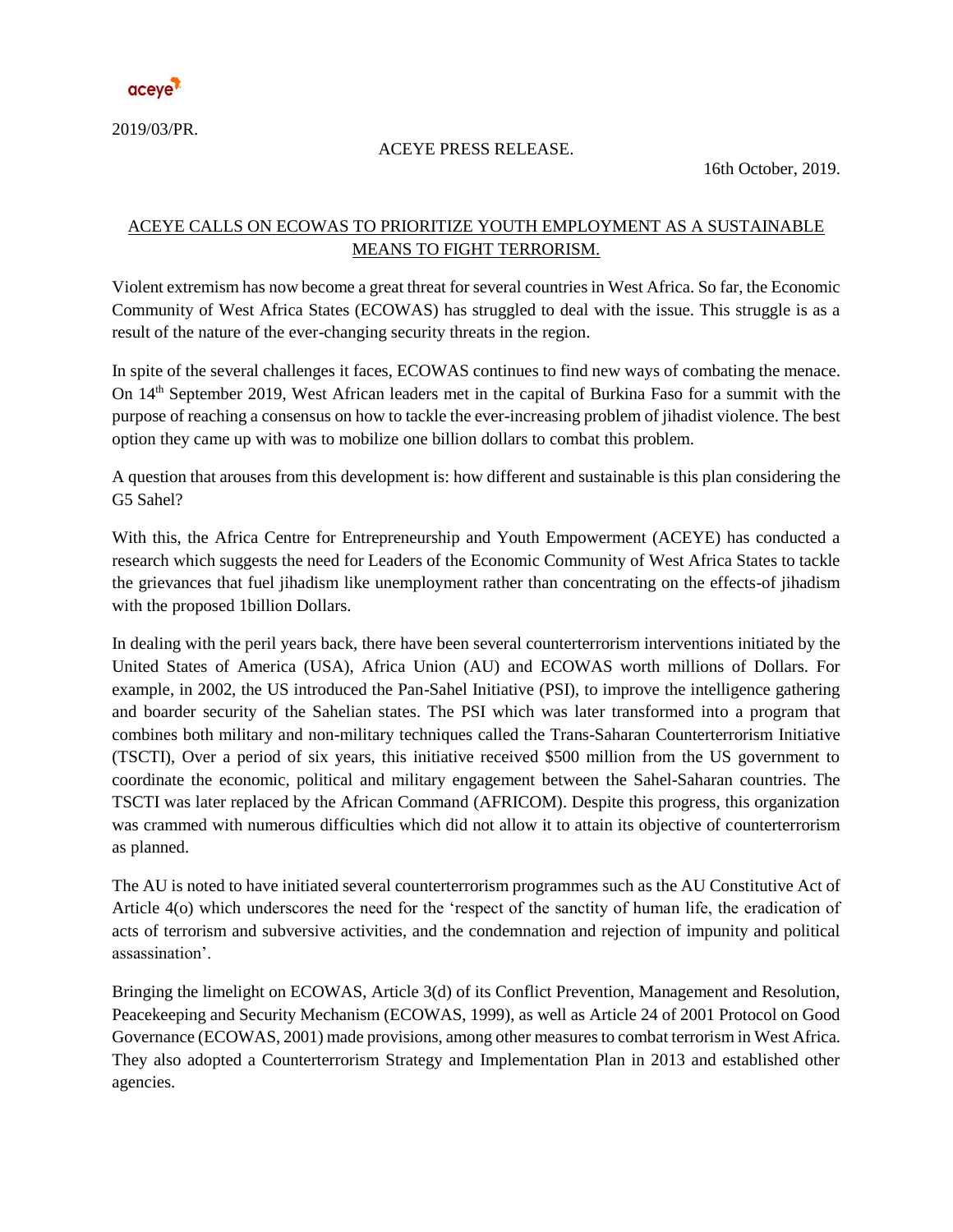

.

Although large-scale wars and interstate conflicts have reduced drastically, there are concerns that pockets of violence being perpetrated by jihadist groups in countries like Nigeria and Mali may worsen the security situation of the region.

Although 'there are no statistical correlations between levels of poverty and the incidence of terrorist attacks in particular countries' as suggested by Kofi Annan, 'failed development and poverty create inequalities that underpin many of the grievances that drive terrorism'.

Thus, it is important for ECOWAS to revisit the pitfalls that undermined the several protocols it initiated. Notable among these were lack of member states' commitment, corruption, financial shortfall, antagonism among members, a lack of cooperation between ECOWAS and the AU and the limited role of the grassroots and civil society groups - a crucial role in a nation's risk of political instability because such insecure environments, then, become breeding grounds for terrorism. Both the 2006 U.N. Global Counter-terrorism Strategy and the 2015 plan of Action to Prevent Violent Extremism attests to the fact that poverty and youth unemployment make the circulation of violent extremism effortless. Violent extremist organizations tend to be attractive sources of income, and countries that fail to create employment opportunities for young people witness more incidents perpetrated by these youths.

As a counter-action to this trend, the U.N. plan prescribes youth empowerment through involvement in decision-making, mentorship programs, and entrepreneurial support, as well as improved education, skills development, and employment facilitation.

There is the need for West African leaders to implement these measures in order to mitigate the dangers of terrorism. The West African region has been a breeding ground of political instability and insecurity since independence from colonial rule. Per the United States Institute of Peace special report, most of the terrorism groups gain the impetus from disaffected, unemployed, and destitute youth; it was indicated in this report that the median age of Boko Haram members is 30 years old.

West Africa's 16 countries have large and rapidly growing youth populations. Over 50% of the population in sub-Saharan Africa is between 18 and 35. According to CIA World Fact book about 56 percent of Ghana's population is below age 25 and in Nigeria and Mali, this figure rises to about 62 percent and 66 percent respectively. Niger's under-25 population constitutes a staggering 68 percent. Large proportions of these populations are unemployed and struggle to make ends meet. Across West Africa, national economies are about 70 percent agrarian, with a majority of farmers operating only at subsistence levels.

Unemployed youth in West Africa are drawn often to violent extremism because unemployment and poverty tends to sour the relationship between young people and their national governments. Such dissatisfied youth may choose to engage in terrorism in order to communicate their frustration. This is the case in northern Mali, where the uprising of 2012, the fourth since independence in 1960, emerged from widespread discontent with that part of the country being impoverished and oppressed. that ignited earlier rebellions. While tensions now seem to have decreased, there are continuing terrorist activities. Processes